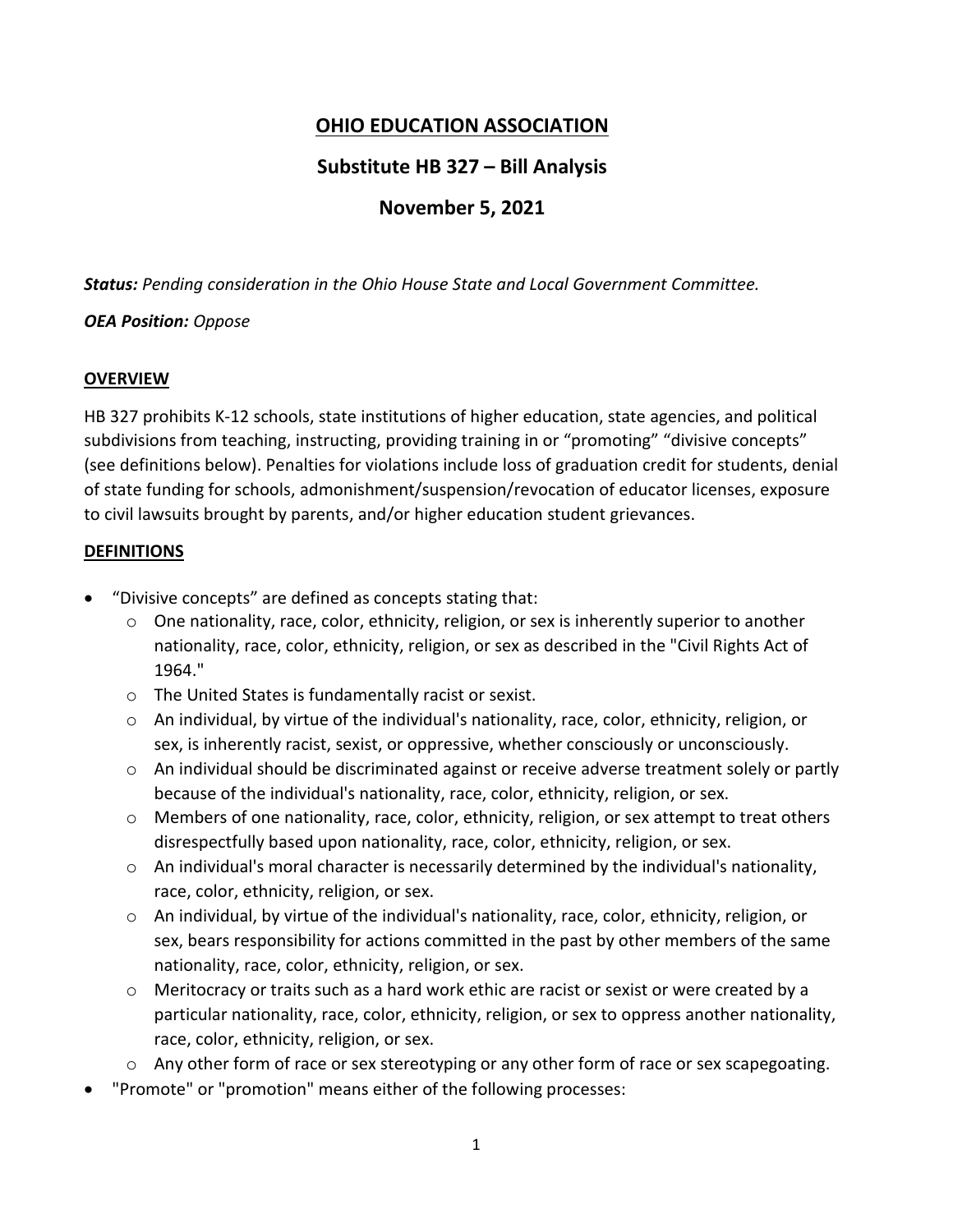- $\circ$  Seeking to advance or encourage support of a partisan philosophy or religion by indoctrination, coercion, or furthering "divisive concepts" by teaching an individual or group of individuals to accept a set of beliefs in a one-sided, biased, and uncritical manner;
- o Inculcating ideas, attitudes, beliefs, and cognitive strategies during the transfer of cultural traditions from one generation to the next with the expectation that such traditions will not be questioned but practiced in the future.
- "Race or sex stereotyping" means ascribing character traits, values, moral and ethical codes, privileges, status, or beliefs to a nationality, race, color, ethnicity, religion, or sex or to an individual because of the individual's nationality, race, color, ethnicity, religion, or sex.
- "Race or sex scapegoating" means assigning fault, blame, or bias to a nationality, race, color, ethnicity, religion, or sex or to members of a nationality, race, color, ethnicity, religion, or sex because of their nationality, race, color, ethnicity, religion, or sex. It also includes any claim that consciously or unconsciously, and by virtue of their nationality, race, color, ethnicity, religion, or sex, members of any nationality, race, color, ethnicity, or religion are inherently racist or are inherently inclined to oppress others or members of a sex are inherently sexist or are inherently inclined to oppress others.

### **K-12 EDUCATION**

### **Prohibitions:**

- No school district, school building or charter school shall teach, instruct, train, or "promote" professional development in any "divisive concepts."
- No student's grade shall be negatively affected by the student's refusal to express belief in or support of a "divisive concept."
- No school district (or charter school) shall elect any textbook, instructional material, or academic curriculum that "promote" any "divisive concept" listed in HB 327.
- No nonpublic school that enrolls students who are participating in a state scholarship program shall use state moneys to "promote" "divisive concepts." This provision shall not be construed to prohibit any nonpublic school from promoting the school's closely held religious beliefs or specifying that the school's religion is superior to other religions.
- No state agency, school district, school building, or teacher shall apply for any federal grants or accept private funding for the purpose of developing a curriculum, purchasing or selecting a curriculum or course materials, or providing teacher training or professional development for a course promoting "divisive concepts." No moneys shall be expended in promoting "divisive concepts."
- No school teacher, administrator, or other school employee shall face any penalty or discrimination on account of the school teacher's, administrator's, or other school employee's refusal to support, believe, endorse, embrace, confess, act upon, or otherwise assent to "divisive concepts." No school teacher, administrator, or other school employee shall be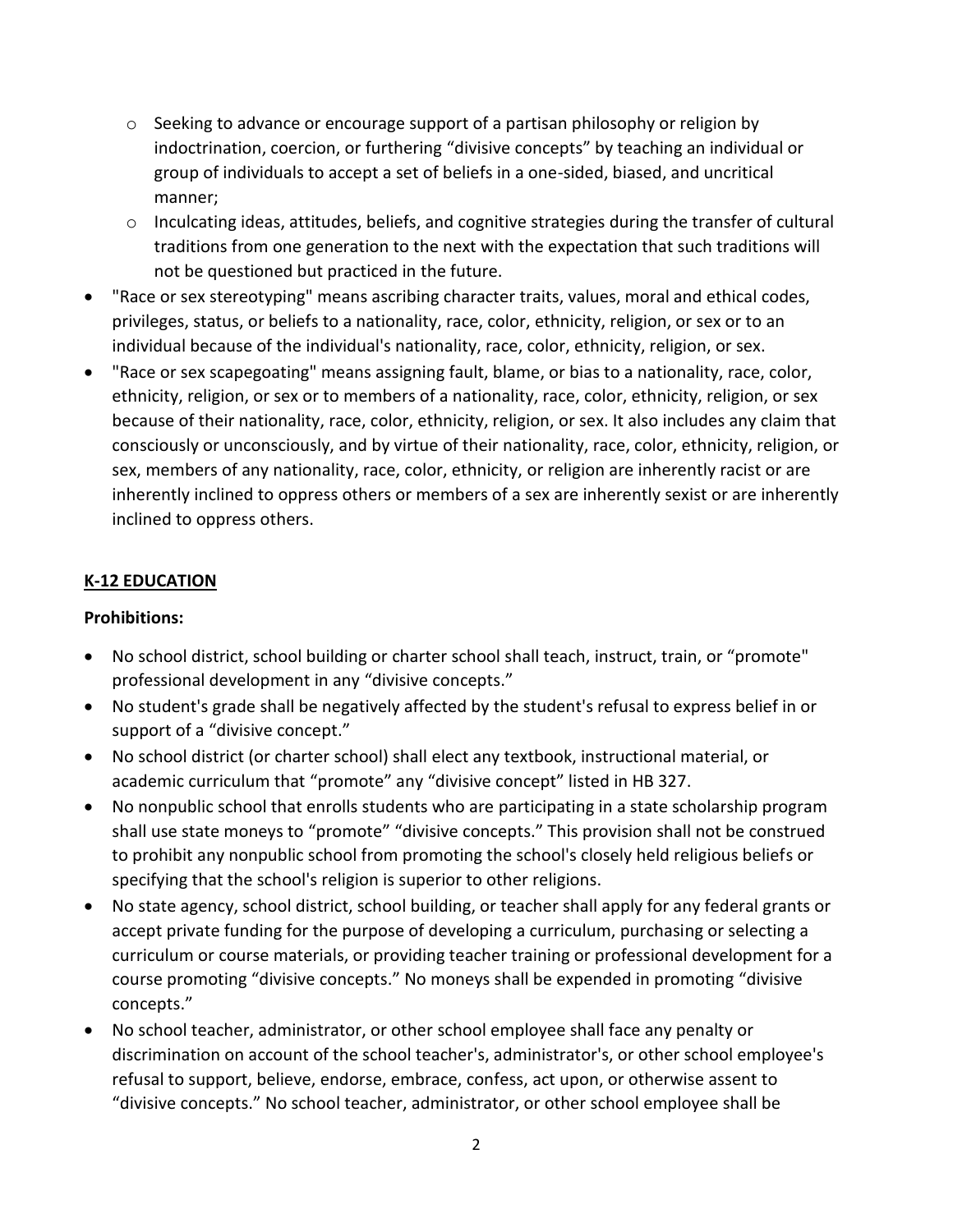required to complete a curriculum promoting "divisive concepts" as a condition or prerequisite of employment.

## **Not-Prohibited:**

Nothing in HB 327 shall be construed to prohibit any of the following:

- Discussing or using supplemental instructional materials, as part of a larger course of academic instruction, to teach about "divisive concepts" in an objective manner and without endorsement. Such materials may include the following: (a) The history of an ethnic group, as described in textbooks and instructional materials selected by each school district; (b) The nonpartisan discussion of controversial aspects of history; (c) The nonpartisan instruction on the historical oppression of a particular group of people based on nationality, race, color, ethnicity, religion, sex, class, or geographic region; (d) Historical documents permitted under statutory law, such as the national motto, the national anthem, the Ohio Constitution, the United States Constitution, the Revised Code, federal law, and United States Supreme Court decisions.
- In a course of instruction on public speaking, speech, formal debate, or substantially similar subject matter, any of the following: (a) The assignment of research, topics of debate, public speaking prompts, or other tasks that are controversial or address a "divisive concept," provided the teacher does not "promote" adherence to "divisive concept"; (b) The assignment of a grade or score for completion or partial completion of research, debate, public speaking, or other task, provided the grade or score is calculated using ordinary academic standards of substance and relevance, including any legitimate pedagogical concerns. No student's grade shall be negatively affected by the student's refusal to express belief in or support for a "divisive concept." (c) Nonpartisan questions posed by a teacher that are meant to "promote" discussion between students, provided the teacher does not "promote" adherence to "divisive concepts"; (d) Respectful student-to-student discussion or debate, notwithstanding the fact it may address "divisive concepts"; (e) Student research, practice, public speaking, other assigned tasks, and questions, including advocacy of a student's own perspectives or volunteering; (f) The promotion of American nationalism.

### **Penalties:**

### **Loss of state school funding**

- If the superintendent of public instruction determines through a confirmed report from a student, parent, teacher, or community member that any school district knowingly or recklessly violates the prohibitions in HB 327, ODE shall withhold state funding from the district or school in the following amounts:
	- o For a first offense, twenty-five per cent;
	- o For a second offense, fifty per cent;
	- o For a third offense, one hundred per cent.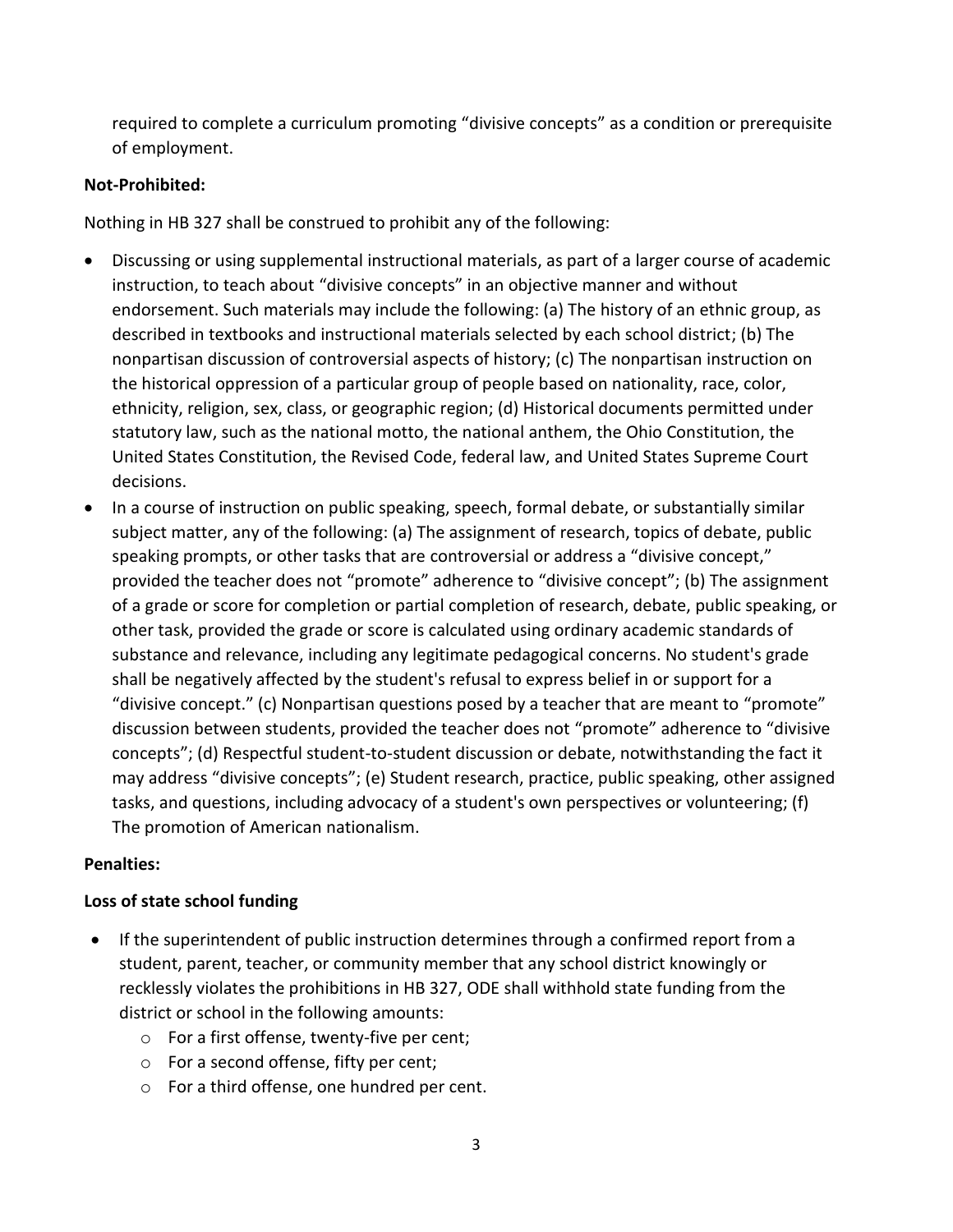- The withholding of funds shall be effective immediately and shall remain in effect until such time as the state superintendent confirms the district or school no longer is in violation.
- The superintendent shall restore withheld funds as follows:
	- $\circ$  For a school district that corrects a violation within ten school days after the date the report is confirmed, one hundred per cent;
	- o For a school district that corrects a violation within not less than eleven but not more than thirty school days after the date the report is confirmed, fifty per cent. The superintendent shall not restore any withheld funds to a school district that does not correct a violation within thirty days after the date the report is confirmed.

## **Admonishment/suspension/revocation of educator and administrator licenses**

- If the state board of education determines through a confirmed report from a student, parent, teacher, or community member that a teacher, principal, or school district superintendent knowingly or recklessly violates the prohibitions in HB 327, the state board shall take the following action:
	- o For a first offense, issue an official licensure admonishment;
	- $\circ$  For a second offense, suspend the teacher's, principal's, or superintendent's licensure for a period of time determined by the state board based upon the severity and circumstances of the offense that led to the suspension;
	- $\circ$  For a third offense, revoke the teacher's, principal's, or superintendent's licensure for a period of time determined by the state board based upon the severity and circumstances of the offense that led to the suspension.
- $\circ$  Any confirmed report regarding a single classroom shall be considered one offense, regardless of the number of reports submitted regarding that classroom. If an individual subject to this division teaches multiple classes or in multiple buildings, each classroom or building for which a report has been confirmed shall be considered a separate offense.

### **Civil actions by parents**

• The parent, guardian, or custodian of any student who, by way of a violation of HB 327, is subjected to indoctrination of "divisive concepts" in order to receive a class grade or graduation credit, may bring a civil action against the school, school district, or school employee responsible for the violation. A school, school district, or school employee is not immune from liability in damages in a civil action.

### **STATE INSTITUTIONS OF HIGHER EDUCATION**

### **Prohibitions:**

• No state moneys shall be expended by any state institution of higher education in support or "promotion" of any "divisive concept."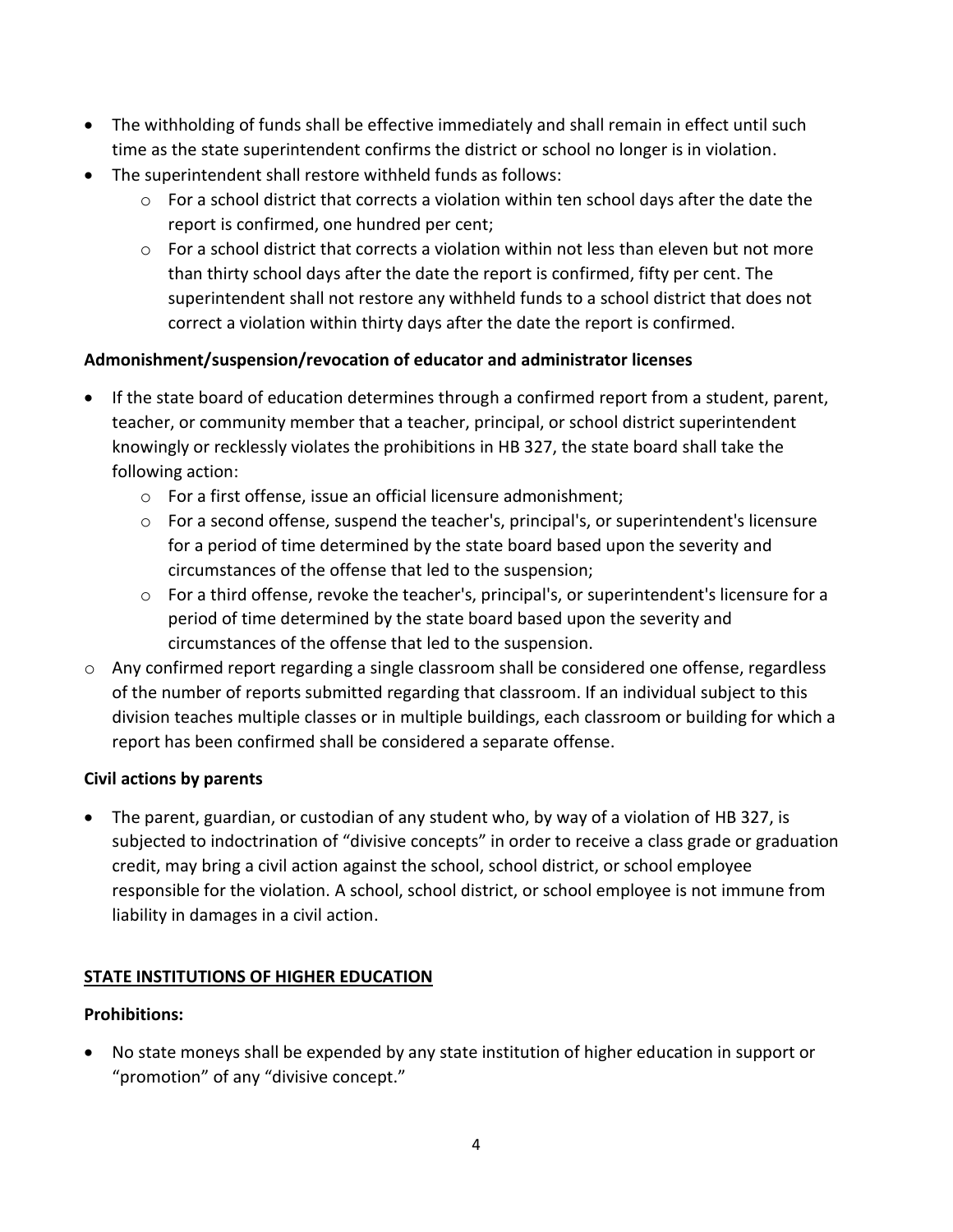- No state institution of higher education shall include as part of new student or freshman orientation teaching, instruction, or training promoting "divisive concepts."
- No state institution of higher education shall require any student to complete any course that contains instruction on "divisive concepts" as a condition of selecting a particular major in any undergraduate program. This provision shall not be construed to prohibit a student from voluntarily taking additional courses that focus on, or incorporate, "divisive concepts."
- No employee shall be required to complete a curriculum promoting "divisive concepts" as a condition or prerequisite of employment.
- No employee of a state institution of higher education shall face any penalty or discrimination on account of the employee's refusal to support, believe, endorse, embrace, confess, act upon, or otherwise assent to "divisive concepts."

## **Not-Prohibited:**

- Discussing or using supplemental instructional materials, as part of a larger course of academic instruction, to teach about "divisive concepts" in an objective manner and without endorsement. Such materials may include the following: (a) The history of an ethnic group, as described in textbooks and instructional materials selected in accordance with the textbook selection policy; (b) The discussion of controversial aspects of history; (c) The instruction on the historical oppression of a particular group of people based on race, ethnicity, class, nationality, religion, or geographic region; (d) Historical documents permitted under statutory law, such as the national motto, the national anthem, the Ohio Constitution, the United States Constitution, the Revised Code, federal law, and United States Supreme Court decisions.
- In a course of instruction on public speaking, speech, formal debate, or substantially similar subject matter, any of the following: (a) The assignment of research, topics of debate, public speaking prompts, or other tasks that are controversial or addresses a "divisive concept," provided the professor does not "promote" adherence to any "divisive concept"; (b) The assignment of a grade or score for completion or partial completion of research, debate, public speaking, or other task, provided the grade or score is calculated using ordinary academic standards of substance and relevance, including any legitimate pedagogical concerns. No student's grade shall be negatively affected by the student's refusal to express belief or support for a "divisive concept."
- Questions posed by a professor that are meant to "promote" discussion between students, provided the professor does not "promote" adherence to "divisive concepts";
- Respectful student to student discussion or debate, notwithstanding the fact it may address "divisive concepts," provided the professor does not participate except to enforce classroom decorum or rules of the state institution of higher education;
- Student research, practice, public speaking, other assigned tasks, and questions, including advocacy of a student's own perspectives or volunteering.
- States that a founding principle of the United States of America is freedom of speech and of thought and the fundamental purpose of HB 327 to protect those rights.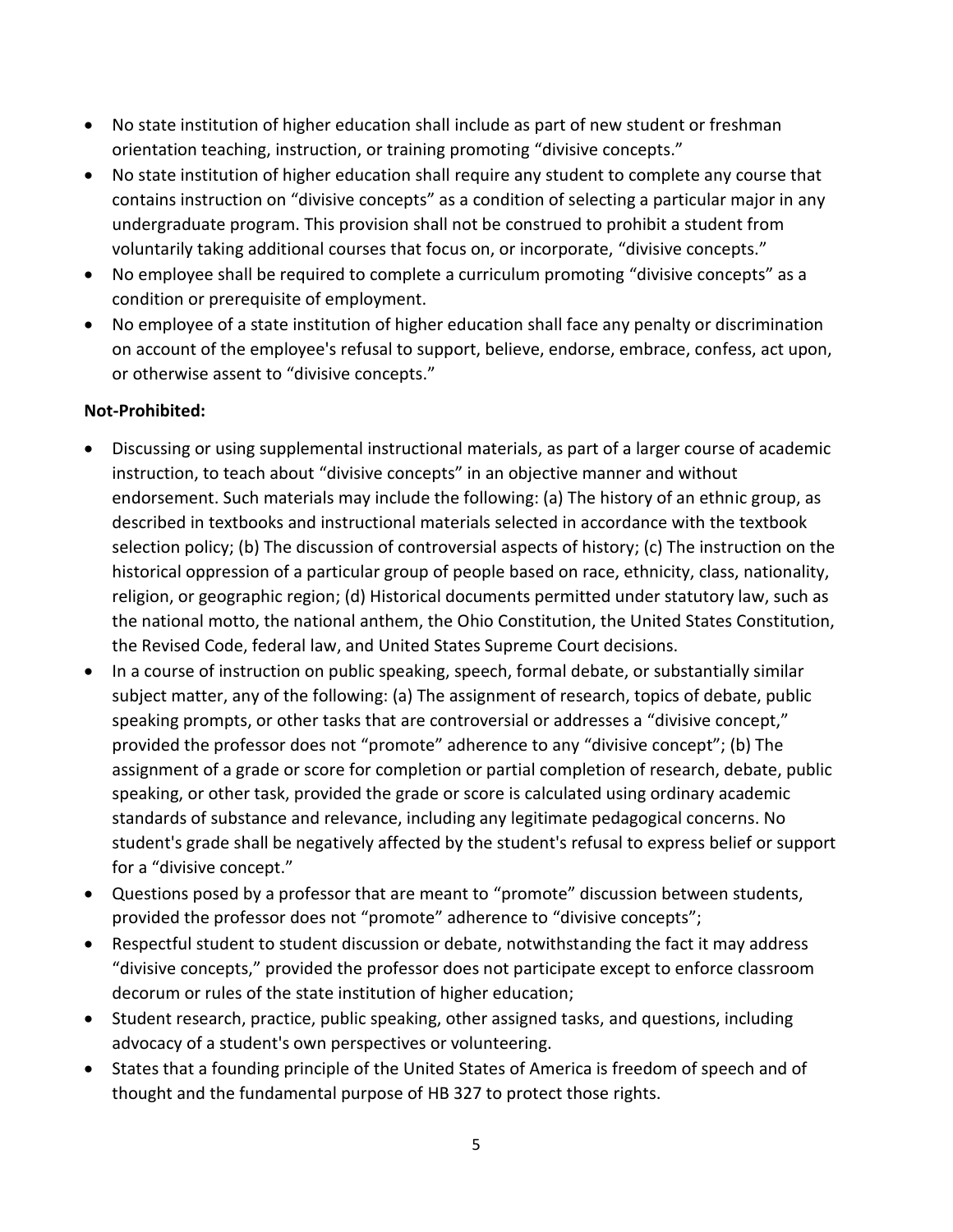• States that academic freedom involves protecting the student's right to inquiry without indoctrination toward any preferred philosophy or religion, especially through the coercion of grades, class status, and opportunities.

#### **Penalties:**

#### **Higher ed student grievance procedure - possible funding deductions**

- Provides that a student enrolled in a state institution of higher education who believes the student has been discriminated against or penalized by failure to adhere to a "divisive concept," or whose grade is negatively impacted by refusal to express belief in or support for a "divisive concept," may file a grievance using the state institution's standard student grievance process, provided that process affords the student a due process hearing during which the student and the professor being accused have the opportunity to be heard and present testimony.
- The state institution shall determine whether a violation has occurred within fourteen days of the receipt of the complaint.
	- $\circ$  If the student's complaint is denied by the state institution, the student may appeal to the chancellor of higher education. The chancellor shall review the appeal within fourteen days of the filing of the appeal.
	- $\circ$  The chancellor shall either affirm or overrule the state institution's decision based on HB 327 and Ohio Revised Code 3345.0215 (non-commercial expressive activities on campus).
	- o If the chancellor overrules the determination made by the state institution, the chancellor shall withhold the institution's state share of instruction in proportion to the total number of students enrolled in the class for which the student filed a complaint.
		- Withheld funds are forfeited unless the state institution redacts the student's grade and refunds/credits the tuition associated with the violation within thirty days after the date of the determination a violation occurred.

### **Board of Trustees:**

The board of trustees of each state institution of higher education shall do the following:

- $\circ$  Update the institution's policy on faculty tenure to reflect the principles contained in HB 327.
- $\circ$  Review the institution's respective grant and scholarship programs to identify which programs may require grant or scholarship recipients, as a condition of receiving a grant or scholarship from the institution, to certify that the recipient shall not use grant or scholarship funds to "promote" "divisive concepts";
- $\circ$  Review all training programs for employees relating to diversity, equity, or inclusion to ensure the programs comply with the requirements of HB 327. If a training program provided by a contracted entity relates to diversity, equity or inclusion that advocates or "promotes" "divisive concepts" and violates the applicable contract, the board of trustees shall evaluate whether to pursue debarment of the contractor, consistent with applicable law and regulation.